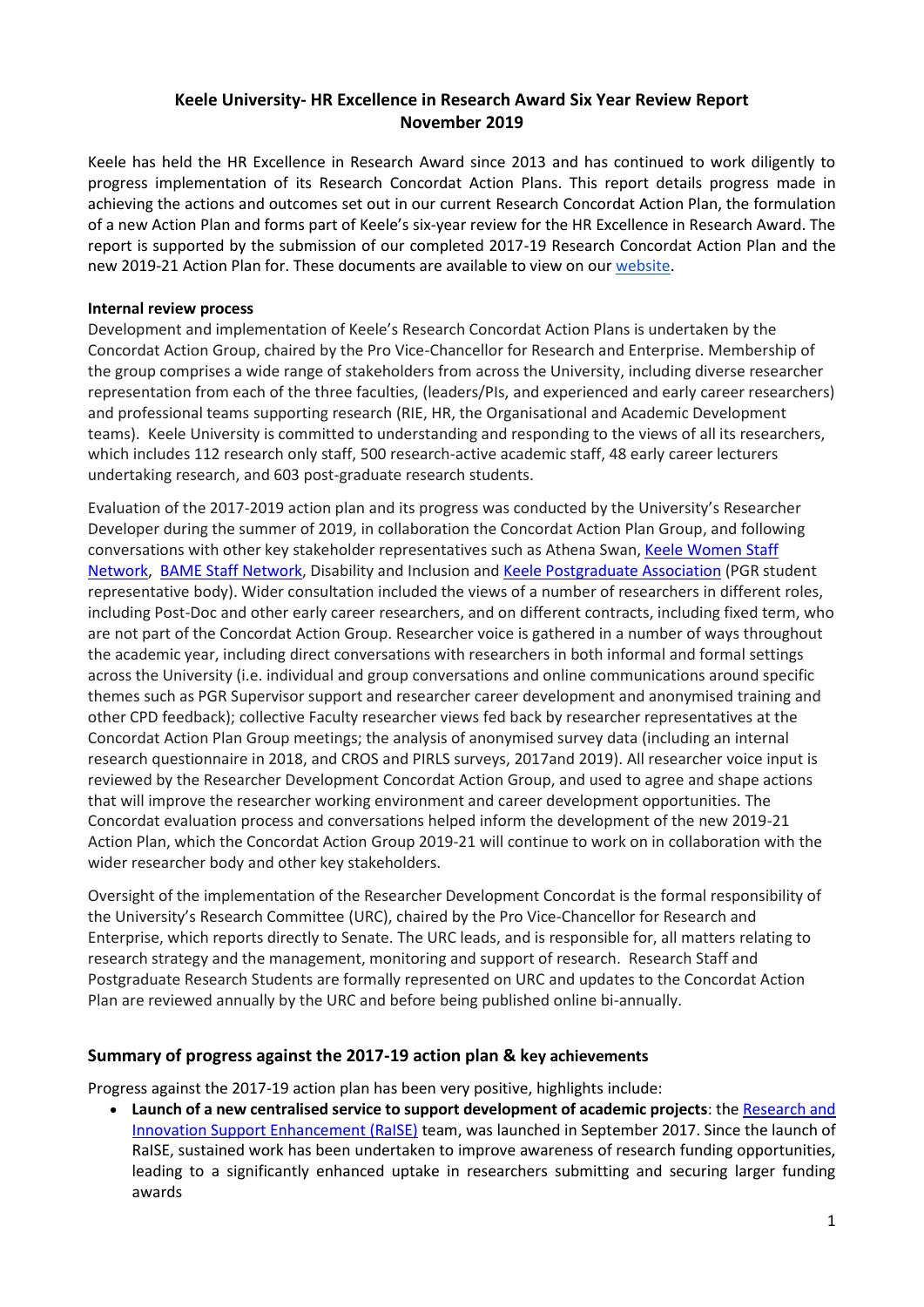- **Preparing for REF 2021:** undertaking institutional preparation for REF 2021 has been a key priority during the reporting period and has provided the opportunity to review and agree a minimum allocation of a minimum of 20% of time for academics to be considered to have significant responsibility for research. This is enshrined in [Keele's REF Code of](https://www.keele.ac.uk/research/raise/researchexcellenceframework/) Practice
- **Enhanced support for public engagement**: feedback from the 2017 CROS indicated that 50% of researchers would like training in public engagement, knowledge that coincided with the University's successful application for a UKRI funded grant: [Strategic Support to Expedite Embedding Public](https://www.keele.ac.uk/pressreleases/2017/rcukfundingwillenrichpublicengagementatkeeleuniversity.php)  [Engagement with Research](https://www.keele.ac.uk/pressreleases/2017/rcukfundingwillenrichpublicengagementatkeeleuniversity.php) (SEE-PER), enabling Keele to increase support for Public Engagement. A further [extension grant](https://www.keele.ac.uk/research/researchnews/2018/october/keele-funding-award/expand-public-engagement-with-research.php) in 2018, and University match funding, has provided opportunities for staff training, with 4 workshops held during 2018-19 (attended by a total of 55 staff, including 44 researchers), and the launch of activities such as drop in clinics for 1:1 support. Public engagement resources and case studies are in development and will be made available on the website in the near future
- **Promoting research mentoring**: during the reporting period, significant work has been undertaken to enhance awareness and understanding of the value of research mentoring to support development and progression. New mentoring guidance has been produced and is available via the Keele [website.](https://www.keele.ac.uk/organisationaldevelopment/resources/mentoringresources/) In addition, a mentoring masterclass was held in 2017 and attended by 47 academic/research staff. A recording of the event was made available to all staff on the Keele website. Workshops on mentoring are now offered to staff on an ongoing basis.

### **Progress by Concordat Principle**

More detailed information can be found in the updated Action Plan for 2017-2019 accompanying this report. In brief, the key achievements, by Concordat principle, not already highlighted, are as follows.

#### **Principle 1: Recruitment, selection and retention**

- In response to feedback a new academic employee probation procedure has been approved and implemented
- Three positive action statements, relating to the support of women/men ratios and minority groups employed, and promoted to senior roles, are now embedded in recruitment and promotion practices
- Recruitment guidance and supporting documents have been updated to stipulate that it is a University policy to have a gender mix on shortlisting and interview panels
- Work has been undertaken with interview panel chairs to ensure the target female representation in the professoriate is registered at the outset of every professorial appointment and promotions round

#### **Principle 2: Recognition and value**

- Work has continued to embed an institution-wide approach to mandatory Staff Performance Review and Enhancement (SPRE), the University's appraisal process, as this is a key tool in helping to recognise and value staff skills and achievements. Consequently, there has been a steady rise in numbers of academic staff participating in the SPRE process. Through SPRE training, managers are encouraged to use the RDF as a reference point to structure SPRE conversations with Researchers
- Requests from academic/research staff for leadership training led to the development of a Strategic Research Leaders programme. The programme was launched in 2018-19 and delivered by Advance HE, 32 academic staff attended the programme. Feedback was used to inform delivery of the programme as it progressed, and has also been valuable in the development of a new bespoke annual Academic Leaders Programme, due to launch in the 2019-20 academic year
- A new [PGR Code of Practice \(CoP\)](https://www.keele.ac.uk/students/academiclife/currentpgrstudents/pgrcodeofpractice/) launched in 2018. The CoP aims to more succinctly and clearly set out the framework through which Keele delivers its postgraduate research (PGR) degrees. The CoP also has a companion document which summarises key milestones and provides an easy reference guide for PGR supervisors and students. A key feature of the launch wasthe organisation of a number of workshops (attended by 140 staff) that helped spread awareness of the new CoP. The importance of the CoP and key features continue to be highlighted at student inductions and as part of the CPD programme for PGR supervisors, which runs twice biannually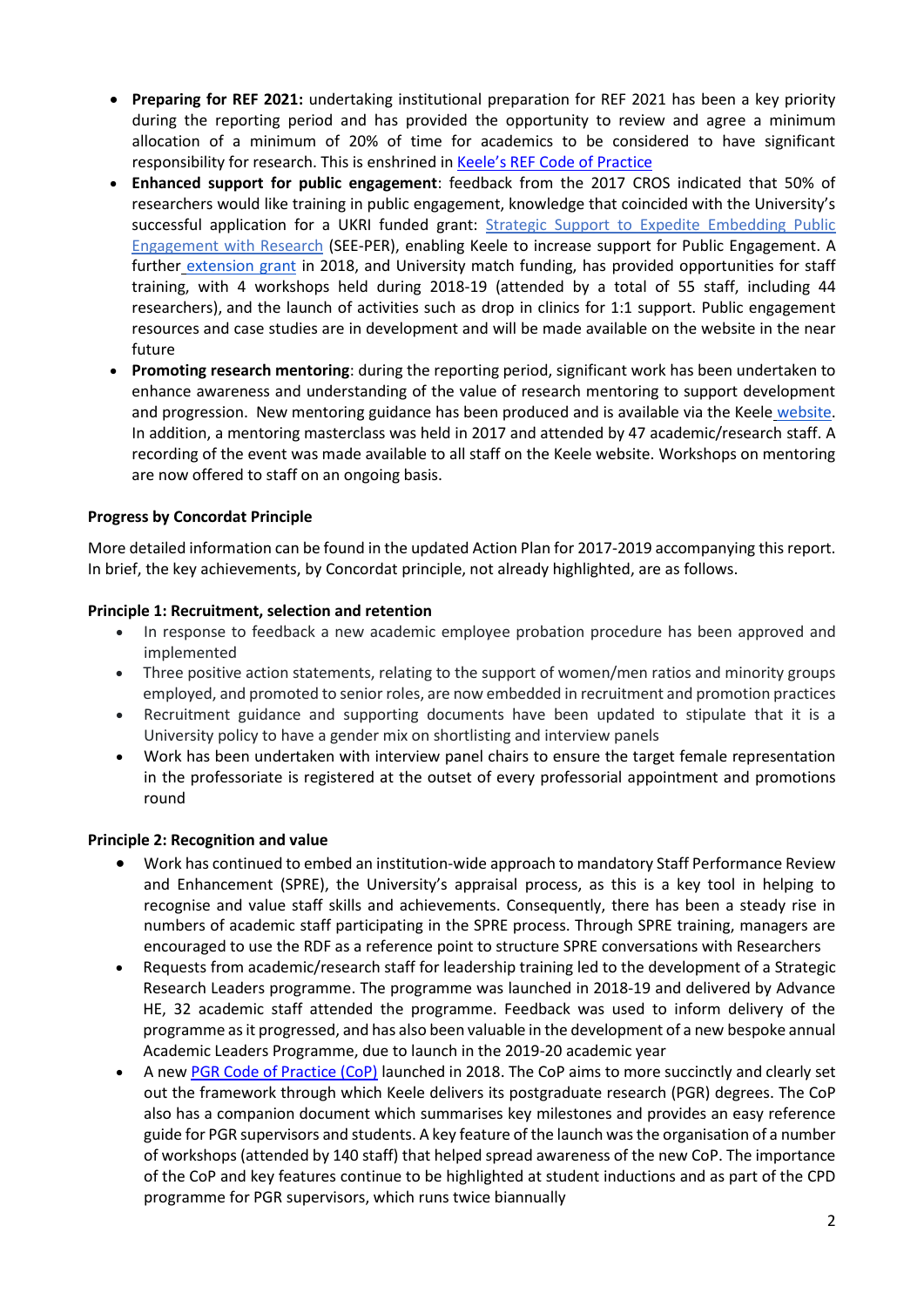Recognition of technicians that support academics and researchers in their work has been formalised through Keele [signing up to the Technician Commitment during 2017.](https://www.keele.ac.uk/organisationaldevelopment/technicalservices/techniciancommitment/techniciancommitmentatkeele/) Aligned to this, Keele has developed an action plan supporting technician recognition and career development. An annual Keele conference for technicians during 2019 was attended by more than 50% of technicians, and representation was sent to the [HETS national conference.](http://www.midlandsinnovation.org.uk/programmes/hets2019.aspx) There is an ongoing emphasis on the identification and promotion of relevant apprenticeship training programmes that aim to support the development of technical staff skills

# **Principle 3 & 4: Support, Career Development and Training**

- Following the successful piloting of the Keele Impact Acceleration Funding Pilot Scheme in 2015-16, a second round of impact acceleration funding was launched in 2018, supporting 29 projects. A further scheme during 2019-20 provided funding for an additional 54 projects. Alongside this, Keele organised an inaugura[l Celebrating Impact Conference](https://www.keele.ac.uk/research/raise/supportingimpact/celebratingimpactconference/) in June 2018, attended by 89 staff, 71 of which were researchers. A second event followed in 2019, 50 people attended, 43 were research staff. The conferences enabled Keele researchers to benefit from sharing experiences and meeting a range of external impact experts. More opportunities for researchers to develop knowledge and skills related to impact and engagement were made available through a series of five impact workshops delivered during 2018-19. In total over 50 academic/research staff attended these workshops, further information can be found here
- The implementation of a [Researcher Summer School,](https://www.keele.ac.uk/academicdevelopment/research/researchersummerschool/) targeted at staff and PGR students and held outside of the academic year has been very successful in increasing the opportunity for researchers to attend training. Researcher feedback from the first Summer School (held in 2017) was used to develop the initiative in 2018 and 2019. In both 2018 and 2019, in response to researcher voice, new workshops were introduced, 2019 included a grant writing workshop that also raised awareness of Research and Innovation Support Enhancement (RaiSE), a new central body that aims to support research staff skill development in robust grant applications a and was offered alongside new workshops focused on public engagement. In addition, a new mid-week format created space for a full day session on networking and career development, this event was the best attended of the week with 31 ECR's and PhD students present and most attending the full day
- Writing Retreats are now well established at Keele, they are offered at least monthly and usually reach capacity. Staff and students understand and benefit from attendance and the Writing retreat has become a feature of the Researcher Summer School and the backbone of Writefest, a celebration and incentive to progress all academic writing, where Writing Retreats feature each week during November
- The number of research staff engaged in workshops offered through the LPDC have increased from 863 for 2015-2017 to 2,522 for Jan 2017- Jan 2019, an increase of 192%. LPDC Academic Development staff, including the Researcher Developer, have now become part of the new Institute for Innovation and Teaching Excellence [\(KIITE\)](https://www.keele.ac.uk/kiite/conferences/researchersummerschool/).

# **Principle 5:**

- A new [Intellectual Property Code of Practice](https://www.keele.ac.uk/media/keeleuniversity/policyzone20/studentandacademicservices/IP%20Management%20Code%20of%20Practice%202017%20v2.0%20FINAL.pdf) was published during 2017and clearly identifies responsibilities and principles of IP ownership. Since publication, work has been undertaken to improve awareness and knowledge of IP and commercialisation. through workshops and provision of one-to-one support
- Work has undertaken to expand the MA in Higher Education Practice (the recommended CPD for all new lecturing staff) to include a route for researchers. Running for the first time in the 2017-18 academic year, 18 researchers registered for and attended the year 1 module, IP is specifically addressed as part of this module.